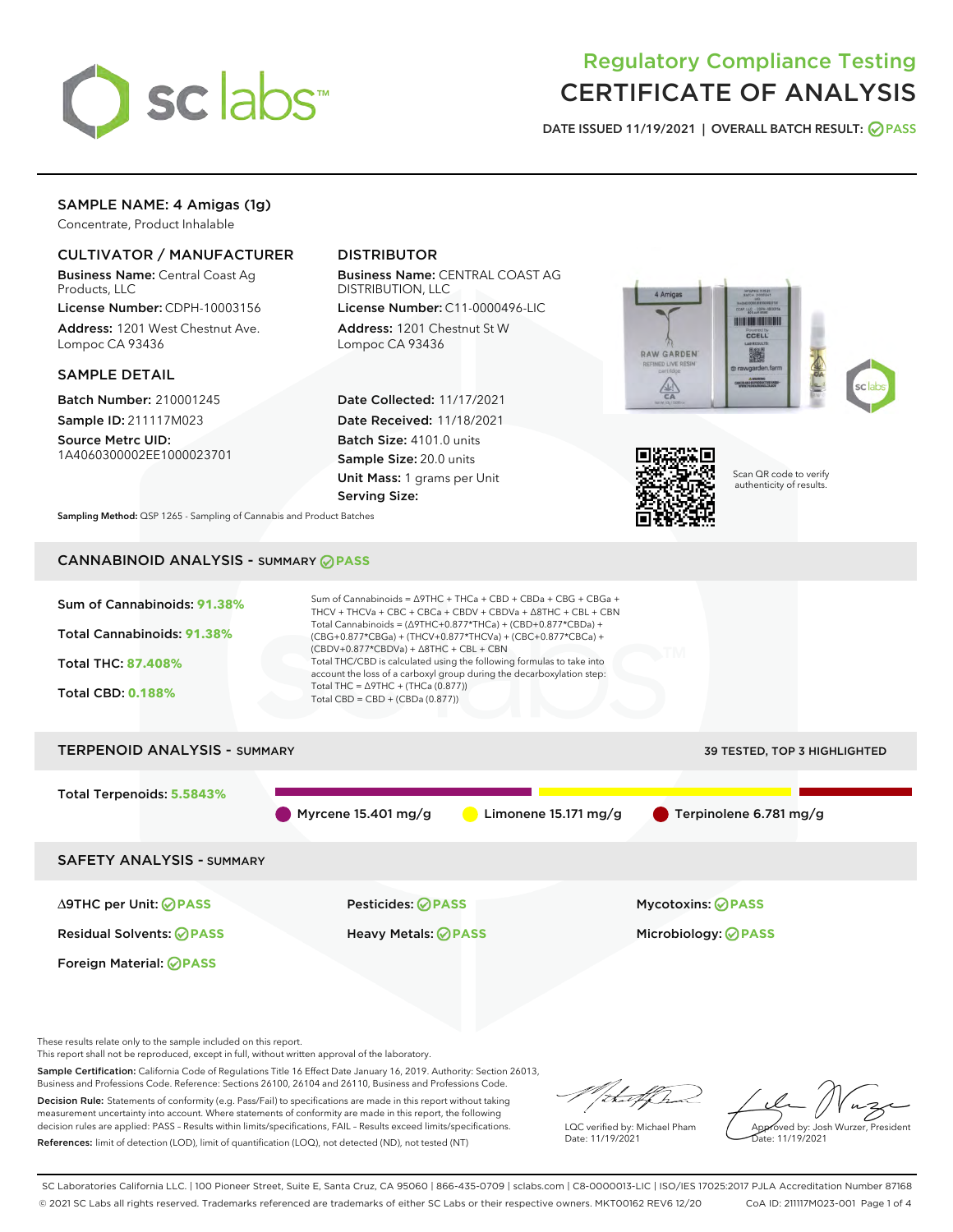

Terpene analysis utilizing gas chromatography-flame ionization detection (GC-



4 AMIGAS (1G) | DATE ISSUED 11/19/2021 | OVERALL BATCH RESULT: 2 PASS

FID). **Method:** QSP 1192 - Analysis of Terpenoids by GC-FID

TERPENOID TEST RESULTS - 11/19/2021

#### CANNABINOID TEST RESULTS - 11/18/2021 2 PASS

Tested by high-performance liquid chromatography with diode-array detection (HPLC-DAD). **Method:** QSP 1157 - Analysis of Cannabinoids by HPLC-DAD

#### TOTAL CANNABINOIDS: **91.38%**

Total Cannabinoids (Total THC) + (Total CBD) + (Total CBG) + (Total THCV) + (Total CBC) + (Total CBDV) + ∆8THC + CBL + CBN

TOTAL THC: **87.408%** Total THC (∆9THC+0.877\*THCa)

TOTAL CBD: **0.188%**

Total CBD (CBD+0.877\*CBDa)

TOTAL CBG: 2.844% Total CBG (CBG+0.877\*CBGa)

TOTAL THCV: 0.52% Total THCV (THCV+0.877\*THCVa)

TOTAL CBC: ND Total CBC (CBC+0.877\*CBCa)

TOTAL CBDV: ND Total CBDV (CBDV+0.877\*CBDVa)

| <b>COMPOUND</b>            | LOD/LOQ<br>(mg/g) | <b>MEASUREMENT</b><br><b>UNCERTAINTY</b><br>(mg/g) | <b>RESULT</b><br>(mg/g) | <b>RESULT</b><br>(%) |
|----------------------------|-------------------|----------------------------------------------------|-------------------------|----------------------|
| Δ9THC                      | 0.06 / 0.26       | ±30.068                                            | 874.08                  | 87.408               |
| <b>CBG</b>                 | 0.06/0.19         | ±1.121                                             | 28.44                   | 2.844                |
| <b>THCV</b>                | 0.1/0.2           | ±0.26                                              | 5.2                     | 0.52                 |
| <b>CBN</b>                 | 0.1/0.3           | ±0.20                                              | 3.0                     | 0.30                 |
| <b>CBD</b>                 | 0.07/0.29         | ±0.087                                             | 1.88                    | 0.188                |
| $\triangle$ 8THC           | 0.1/0.4           | ±0.10                                              | 1.2                     | 0.12                 |
| <b>THCa</b>                | 0.05/0.14         | N/A                                                | <b>ND</b>               | <b>ND</b>            |
| <b>THCVa</b>               | 0.07/0.20         | N/A                                                | <b>ND</b>               | <b>ND</b>            |
| <b>CBDa</b>                | 0.02/0.19         | N/A                                                | <b>ND</b>               | <b>ND</b>            |
| <b>CBDV</b>                | 0.04 / 0.15       | N/A                                                | <b>ND</b>               | <b>ND</b>            |
| <b>CBDVa</b>               | 0.03/0.53         | N/A                                                | <b>ND</b>               | <b>ND</b>            |
| <b>CBGa</b>                | 0.1 / 0.2         | N/A                                                | <b>ND</b>               | <b>ND</b>            |
| <b>CBL</b>                 | 0.06 / 0.24       | N/A                                                | <b>ND</b>               | <b>ND</b>            |
| <b>CBC</b>                 | 0.2 / 0.5         | N/A                                                | <b>ND</b>               | <b>ND</b>            |
| <b>CBCa</b>                | 0.07 / 0.28       | N/A                                                | <b>ND</b>               | <b>ND</b>            |
| <b>SUM OF CANNABINOIDS</b> |                   |                                                    | $913.8$ mg/g            | 91.38%               |

#### **UNIT MASS: 1 grams per Unit**

| ∆9THC per Unit                         | 1120 per-package limit | 874.08 mg/unit | <b>PASS</b> |
|----------------------------------------|------------------------|----------------|-------------|
| <b>Total THC per Unit</b>              |                        | 874.08 mg/unit |             |
| <b>CBD</b> per Unit                    |                        | $1.88$ mg/unit |             |
| <b>Total CBD per Unit</b>              |                        | $1.88$ mg/unit |             |
| <b>Sum of Cannabinoids</b><br>per Unit |                        | 913.8 mg/unit  |             |
| <b>Total Cannabinoids</b><br>per Unit  |                        | 913.8 mg/unit  |             |

| <b>COMPOUND</b>           | LOD/LOQ<br>(mg/g) | <b>MEASUREMENT</b><br><b>UNCERTAINTY</b><br>(mg/g) | <b>RESULT</b><br>(mg/g) | <b>RESULT</b><br>$(\%)$ |
|---------------------------|-------------------|----------------------------------------------------|-------------------------|-------------------------|
| <b>Myrcene</b>            | 0.008 / 0.025     | ±0.1987                                            | 15.401                  | 1.5401                  |
| Limonene                  | 0.005 / 0.016     | ±0.2169                                            | 15.171                  | 1.5171                  |
| Terpinolene               | 0.008 / 0.026     | ±0.1390                                            | 6.781                   | 0.6781                  |
| $\beta$ Caryophyllene     | 0.004 / 0.012     | ±0.1375                                            | 3.861                   | 0.3861                  |
| Ocimene                   | 0.011 / 0.038     | ±0.1072                                            | 3.340                   | 0.3340                  |
| <b>B</b> Pinene           | 0.004 / 0.014     | ±0.0320                                            | 2.783                   | 0.2783                  |
| $\alpha$ Pinene           | 0.005 / 0.017     | ±0.0224                                            | 2.605                   | 0.2605                  |
| Linalool                  | 0.009 / 0.032     | ±0.0605                                            | 1.593                   | 0.1593                  |
| Terpineol                 | 0.016 / 0.055     | ±0.0545                                            | 0.887                   | 0.0887                  |
| $\alpha$ Humulene         | 0.009 / 0.029     | ±0.0275                                            | 0.858                   | 0.0858                  |
| Fenchol                   | 0.010 / 0.034     | ±0.0279                                            | 0.722                   | 0.0722                  |
| trans- $\beta$ -Farnesene | 0.008 / 0.025     | ±0.0124                                            | 0.348                   | 0.0348                  |
| Camphene                  | 0.005 / 0.015     | ±0.0030                                            | 0.265                   | 0.0265                  |
| $\alpha$ Phellandrene     | 0.006 / 0.020     | ±0.0033                                            | 0.242                   | 0.0242                  |
| 3 Carene                  | 0.005 / 0.018     | ±0.0026                                            | 0.183                   | 0.0183                  |
| $\alpha$ Terpinene        | 0.005 / 0.017     | ±0.0025                                            | 0.167                   | 0.0167                  |
| <b>Borneol</b>            | 0.005 / 0.016     | ±0.0054                                            | 0.128                   | 0.0128                  |
| $\gamma$ Terpinene        | 0.006 / 0.018     | ±0.0021                                            | 0.119                   | 0.0119                  |
| Fenchone                  | 0.009 / 0.028     | ±0.0020                                            | 0.069                   | 0.0069                  |
| $\alpha$ Bisabolol        | 0.008 / 0.026     | ±0.0035                                            | 0.066                   | 0.0066                  |
| Nerolidol                 | 0.009 / 0.028     | ±0.0038                                            | 0.060                   | 0.0060                  |
| Guaiol                    | 0.009 / 0.030     | ±0.0020                                            | 0.042                   | 0.0042                  |
| Caryophyllene<br>Oxide    | 0.010 / 0.033     | ±0.0017                                            | 0.037                   | 0.0037                  |
| p-Cymene                  | 0.005 / 0.016     | ±0.0008                                            | 0.029                   | 0.0029                  |
| Sabinene Hydrate          | 0.006 / 0.022     | ±0.0010                                            | 0.026                   | 0.0026                  |
| Eucalyptol                | 0.006 / 0.018     | ±0.0005                                            | 0.019                   | 0.0019                  |
| Citronellol               | 0.003 / 0.010     | ±0.0009                                            | 0.018                   | 0.0018                  |
| Geraniol                  | 0.002 / 0.007     | ±0.0005                                            | 0.012                   | 0.0012                  |
| Nerol                     | 0.003 / 0.011     | ±0.0005                                            | 0.011                   | 0.0011                  |
| Sabinene                  | 0.004 / 0.014     | N/A                                                | <b>ND</b>               | <b>ND</b>               |
| (-)-Isopulegol            | 0.005 / 0.016     | N/A                                                | ND                      | ND                      |
| Camphor                   | 0.006 / 0.019     | N/A                                                | ND                      | ND                      |
| Isoborneol                | 0.004 / 0.012     | N/A                                                | <b>ND</b>               | <b>ND</b>               |
| Menthol                   | 0.008 / 0.025     | N/A                                                | ND                      | ND                      |
| R-(+)-Pulegone            | 0.003 / 0.011     | N/A                                                | ND                      | ND                      |
| <b>Geranyl Acetate</b>    | 0.004 / 0.014     | N/A                                                | <b>ND</b>               | ND                      |
| $\alpha$ Cedrene          | 0.005 / 0.016     | N/A                                                | ND                      | ND                      |
| Valencene                 | 0.009 / 0.030     | N/A                                                | ND                      | ND                      |
| Cedrol                    | 0.008 / 0.027     | N/A                                                | <b>ND</b>               | <b>ND</b>               |
| <b>TOTAL TERPENOIDS</b>   |                   |                                                    | 55.843 mg/g             | 5.5843%                 |

SC Laboratories California LLC. | 100 Pioneer Street, Suite E, Santa Cruz, CA 95060 | 866-435-0709 | sclabs.com | C8-0000013-LIC | ISO/IES 17025:2017 PJLA Accreditation Number 87168 © 2021 SC Labs all rights reserved. Trademarks referenced are trademarks of either SC Labs or their respective owners. MKT00162 REV6 12/20 CoA ID: 211117M023-001 Page 2 of 4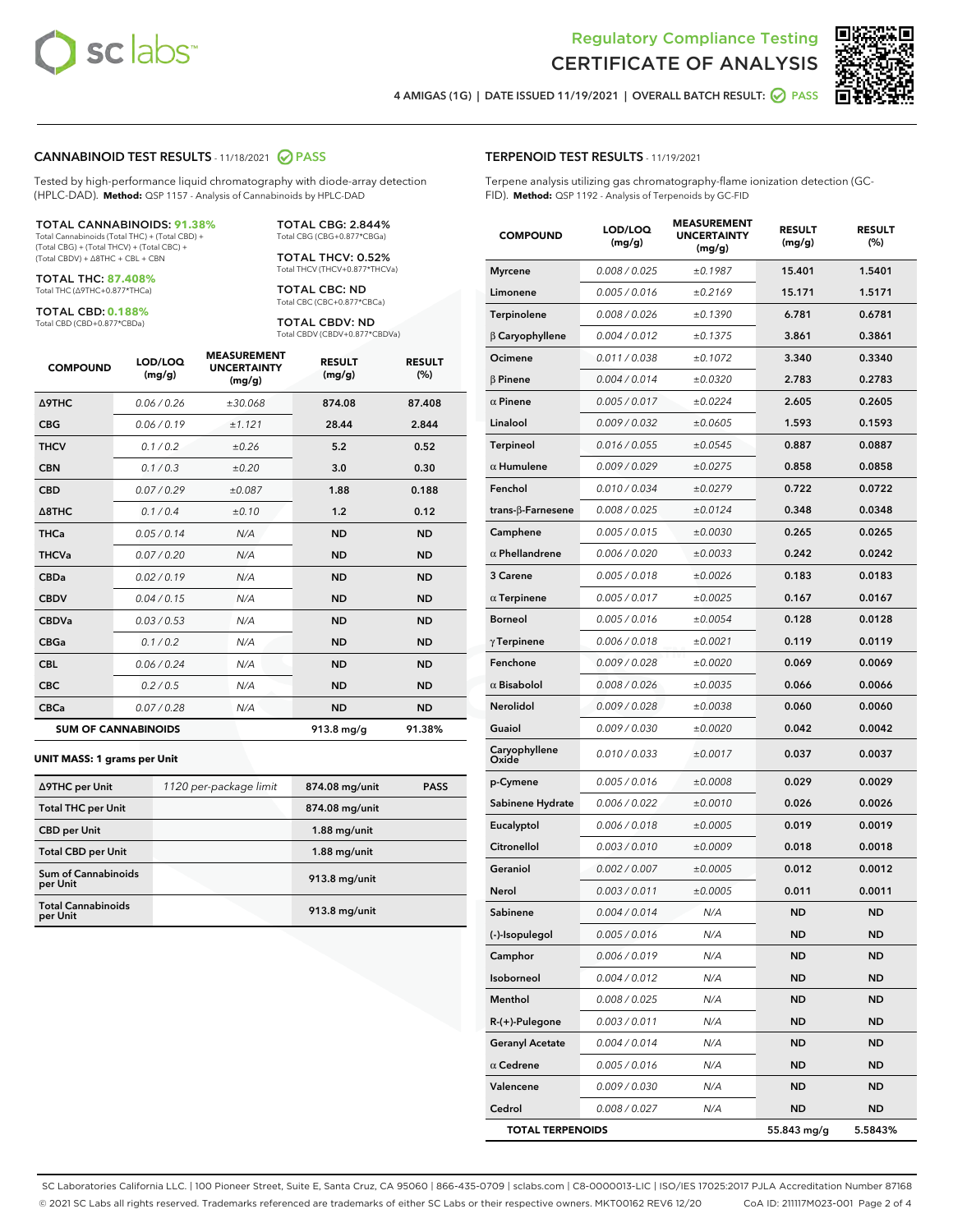



4 AMIGAS (1G) | DATE ISSUED 11/19/2021 | OVERALL BATCH RESULT: 2 PASS

## CATEGORY 1 PESTICIDE TEST RESULTS - 11/18/2021 2 PASS

Pesticide and plant growth regulator analysis utilizing high-performance liquid chromatography-mass spectrometry (HPLC-MS) or gas chromatography-mass spectrometry (GC-MS). \*GC-MS utilized where indicated. **Method:** QSP 1212 - Analysis of Pesticides and Mycotoxins by LC-MS or QSP 1213 - Analysis of Pesticides by GC-MS

| <b>COMPOUND</b>             | LOD/LOQ<br>$(\mu g/g)$ | <b>ACTION</b><br><b>LIMIT</b><br>$(\mu g/g)$ | <b>MEASUREMENT</b><br><b>UNCERTAINTY</b><br>$(\mu g/g)$ | <b>RESULT</b><br>$(\mu g/g)$ | <b>RESULT</b> |
|-----------------------------|------------------------|----------------------------------------------|---------------------------------------------------------|------------------------------|---------------|
| Aldicarb                    | 0.03 / 0.08            | $\ge$ LOD                                    | N/A                                                     | <b>ND</b>                    | <b>PASS</b>   |
| Carbofuran                  | 0.02/0.05              | $>$ LOD                                      | N/A                                                     | <b>ND</b>                    | <b>PASS</b>   |
| Chlordane*                  | 0.03 / 0.08            | $\geq$ LOD                                   | N/A                                                     | <b>ND</b>                    | <b>PASS</b>   |
| Chlorfenapyr*               | 0.03/0.10              | $\geq$ LOD                                   | N/A                                                     | <b>ND</b>                    | <b>PASS</b>   |
| Chlorpyrifos                | 0.02 / 0.06            | $\ge$ LOD                                    | N/A                                                     | <b>ND</b>                    | <b>PASS</b>   |
| Coumaphos                   | 0.02 / 0.07            | $\ge$ LOD                                    | N/A                                                     | <b>ND</b>                    | <b>PASS</b>   |
| Daminozide                  | 0.02/0.07              | $>$ LOD                                      | N/A                                                     | <b>ND</b>                    | <b>PASS</b>   |
| <b>DDVP</b><br>(Dichlorvos) | 0.03/0.09              | $\ge$ LOD                                    | N/A                                                     | <b>ND</b>                    | <b>PASS</b>   |
| Dimethoate                  | 0.03 / 0.08            | $\ge$ LOD                                    | N/A                                                     | <b>ND</b>                    | <b>PASS</b>   |
| Ethoprop(hos)               | 0.03/0.10              | $>$ LOD                                      | N/A                                                     | <b>ND</b>                    | <b>PASS</b>   |
| Etofenprox                  | 0.02 / 0.06            | $\ge$ LOD                                    | N/A                                                     | <b>ND</b>                    | <b>PASS</b>   |
| Fenoxycarb                  | 0.03 / 0.08            | $\ge$ LOD                                    | N/A                                                     | <b>ND</b>                    | <b>PASS</b>   |
| Fipronil                    | 0.03/0.08              | $\ge$ LOD                                    | N/A                                                     | <b>ND</b>                    | <b>PASS</b>   |
| Imazalil                    | 0.02 / 0.06            | $\ge$ LOD                                    | N/A                                                     | <b>ND</b>                    | <b>PASS</b>   |
| <b>Methiocarb</b>           | 0.02 / 0.07            | $\ge$ LOD                                    | N/A                                                     | <b>ND</b>                    | <b>PASS</b>   |
| Methyl<br>parathion         | 0.03/0.10              | $\ge$ LOD                                    | N/A                                                     | <b>ND</b>                    | <b>PASS</b>   |
| <b>Mevinphos</b>            | 0.03/0.09              | $>$ LOD                                      | N/A                                                     | <b>ND</b>                    | <b>PASS</b>   |
| Paclobutrazol               | 0.02 / 0.05            | $\ge$ LOD                                    | N/A                                                     | <b>ND</b>                    | <b>PASS</b>   |
| Propoxur                    | 0.03/0.09              | $\ge$ LOD                                    | N/A                                                     | <b>ND</b>                    | <b>PASS</b>   |
| Spiroxamine                 | 0.03 / 0.08            | $\ge$ LOD                                    | N/A                                                     | <b>ND</b>                    | <b>PASS</b>   |
| Thiacloprid                 | 0.03/0.10              | $\ge$ LOD                                    | N/A                                                     | <b>ND</b>                    | <b>PASS</b>   |

#### CATEGORY 2 PESTICIDE TEST RESULTS - 11/18/2021 @ PASS

| <b>COMPOUND</b>          | LOD/LOO<br>$(\mu g/g)$ | <b>ACTION</b><br>LIMIT<br>$(\mu g/g)$ | <b>MEASUREMENT</b><br><b>UNCERTAINTY</b><br>$(\mu g/g)$ | <b>RESULT</b><br>$(\mu g/g)$ | <b>RESULT</b> |  |
|--------------------------|------------------------|---------------------------------------|---------------------------------------------------------|------------------------------|---------------|--|
| Abamectin                | 0.03/0.10              | 0.1                                   | N/A                                                     | <b>ND</b>                    | <b>PASS</b>   |  |
| Acephate                 | 0.02/0.07              | 0.1                                   | N/A                                                     | <b>ND</b>                    | <b>PASS</b>   |  |
| Acequinocyl              | 0.02/0.07              | 0.1                                   | N/A                                                     | <b>ND</b>                    | <b>PASS</b>   |  |
| Acetamiprid              | 0.02/0.05              | 0.1                                   | N/A                                                     | <b>ND</b>                    | <b>PASS</b>   |  |
| Azoxystrobin             | 0.02/0.07              | 0.1                                   | N/A                                                     | <b>ND</b>                    | <b>PASS</b>   |  |
| <b>Bifenazate</b>        | 0.01 / 0.04            | 0.1                                   | N/A                                                     | <b>ND</b>                    | <b>PASS</b>   |  |
| <b>Bifenthrin</b>        | 0.02 / 0.05            | 3                                     | N/A                                                     | <b>ND</b>                    | <b>PASS</b>   |  |
| <b>Boscalid</b>          | 0.03/0.09              | 0.1                                   | N/A                                                     | <b>ND</b>                    | <b>PASS</b>   |  |
| Captan                   | 0.19/0.57              | 07                                    | N/A                                                     | <b>ND</b>                    | <b>PASS</b>   |  |
| Carbaryl                 | 0.02/0.06              | 0.5                                   | N/A                                                     | <b>ND</b>                    | <b>PASS</b>   |  |
| Chlorantranilip-<br>role | 0.04/0.12              | 10                                    | N/A                                                     | <b>ND</b>                    | <b>PASS</b>   |  |
| Clofentezine             | 0.03/0.09              | 0 <sub>1</sub>                        | N/A                                                     | <b>ND</b>                    | <b>PASS</b>   |  |

### CATEGORY 2 PESTICIDE TEST RESULTS - 11/18/2021 continued

| <b>COMPOUND</b>               | LOD/LOQ<br>(µg/g) | <b>ACTION</b><br>LIMIT<br>$(\mu g/g)$ | <b>MEASUREMENT</b><br><b>UNCERTAINTY</b><br>(µg/g) | <b>RESULT</b><br>(µg/g) | <b>RESULT</b> |
|-------------------------------|-------------------|---------------------------------------|----------------------------------------------------|-------------------------|---------------|
| Cyfluthrin                    | 0.12 / 0.38       | 2                                     | N/A                                                | ND                      | <b>PASS</b>   |
| Cypermethrin                  | 0.11 / 0.32       | $\mathbf{1}$                          | N/A                                                | ND                      | PASS          |
| Diazinon                      | 0.02 / 0.05       | 0.1                                   | N/A                                                | ND                      | PASS          |
| Dimethomorph                  | 0.03 / 0.09       | $\overline{c}$                        | N/A                                                | ND                      | <b>PASS</b>   |
| Etoxazole                     | 0.02 / 0.06       | 0.1                                   | N/A                                                | ND                      | PASS          |
| Fenhexamid                    | 0.03 / 0.09       | 0.1                                   | N/A                                                | ND                      | PASS          |
| Fenpyroximate                 | 0.02 / 0.06       | 0.1                                   | N/A                                                | ND                      | <b>PASS</b>   |
| Flonicamid                    | 0.03 / 0.10       | 0.1                                   | N/A                                                | ND                      | <b>PASS</b>   |
| Fludioxonil                   | 0.03 / 0.10       | 0.1                                   | N/A                                                | ND                      | <b>PASS</b>   |
| Hexythiazox                   | 0.02 / 0.07       | 0.1                                   | N/A                                                | <b>ND</b>               | <b>PASS</b>   |
| Imidacloprid                  | 0.04 / 0.11       | 5                                     | N/A                                                | ND                      | <b>PASS</b>   |
| Kresoxim-methyl               | 0.02 / 0.07       | 0.1                                   | N/A                                                | ND                      | <b>PASS</b>   |
| Malathion                     | 0.03 / 0.09       | 0.5                                   | N/A                                                | ND                      | <b>PASS</b>   |
| Metalaxyl                     | 0.02 / 0.07       | $\overline{c}$                        | N/A                                                | <b>ND</b>               | <b>PASS</b>   |
| Methomyl                      | 0.03 / 0.10       | $\mathcal{I}$                         | N/A                                                | <b>ND</b>               | <b>PASS</b>   |
| Myclobutanil                  | 0.03 / 0.09       | 0.1                                   | N/A                                                | <b>ND</b>               | <b>PASS</b>   |
| Naled                         | 0.02 / 0.07       | 0.1                                   | N/A                                                | ND                      | <b>PASS</b>   |
| Oxamyl                        | 0.04 / 0.11       | 0.5                                   | N/A                                                | ND                      | PASS          |
| Pentachloronitro-<br>benzene* | 0.03 / 0.09       | 0.1                                   | N/A                                                | ND                      | <b>PASS</b>   |
| Permethrin                    | 0.04 / 0.12       | 0.5                                   | N/A                                                | <b>ND</b>               | <b>PASS</b>   |
| Phosmet                       | 0.03 / 0.10       | 0.1                                   | N/A                                                | <b>ND</b>               | <b>PASS</b>   |
| Piperonylbu-<br>toxide        | 0.02 / 0.07       | 3                                     | N/A                                                | ND                      | <b>PASS</b>   |
| Prallethrin                   | 0.03 / 0.08       | 0.1                                   | N/A                                                | <b>ND</b>               | <b>PASS</b>   |
| Propiconazole                 | 0.02 / 0.07       | 0.1                                   | N/A                                                | ND                      | <b>PASS</b>   |
| Pyrethrins                    | 0.04 / 0.12       | 0.5                                   | N/A                                                | ND                      | <b>PASS</b>   |
| Pyridaben                     | 0.02 / 0.07       | 0.1                                   | N/A                                                | ND                      | <b>PASS</b>   |
| Spinetoram                    | 0.02 / 0.07       | 0.1                                   | N/A                                                | ND                      | PASS          |
| Spinosad                      | 0.02 / 0.07       | 0.1                                   | N/A                                                | ND                      | PASS          |
| Spiromesifen                  | 0.02 / 0.05       | 0.1                                   | N/A                                                | <b>ND</b>               | <b>PASS</b>   |
| Spirotetramat                 | 0.02 / 0.06       | 0.1                                   | N/A                                                | ND                      | <b>PASS</b>   |
| Tebuconazole                  | 0.02 / 0.07       | 0.1                                   | N/A                                                | ND                      | PASS          |
| Thiamethoxam                  | 0.03 / 0.10       | 5                                     | N/A                                                | ND                      | <b>PASS</b>   |
| Trifloxystrobin               | 0.03 / 0.08       | 0.1                                   | N/A                                                | <b>ND</b>               | <b>PASS</b>   |

SC Laboratories California LLC. | 100 Pioneer Street, Suite E, Santa Cruz, CA 95060 | 866-435-0709 | sclabs.com | C8-0000013-LIC | ISO/IES 17025:2017 PJLA Accreditation Number 87168 © 2021 SC Labs all rights reserved. Trademarks referenced are trademarks of either SC Labs or their respective owners. MKT00162 REV6 12/20 CoA ID: 211117M023-001 Page 3 of 4